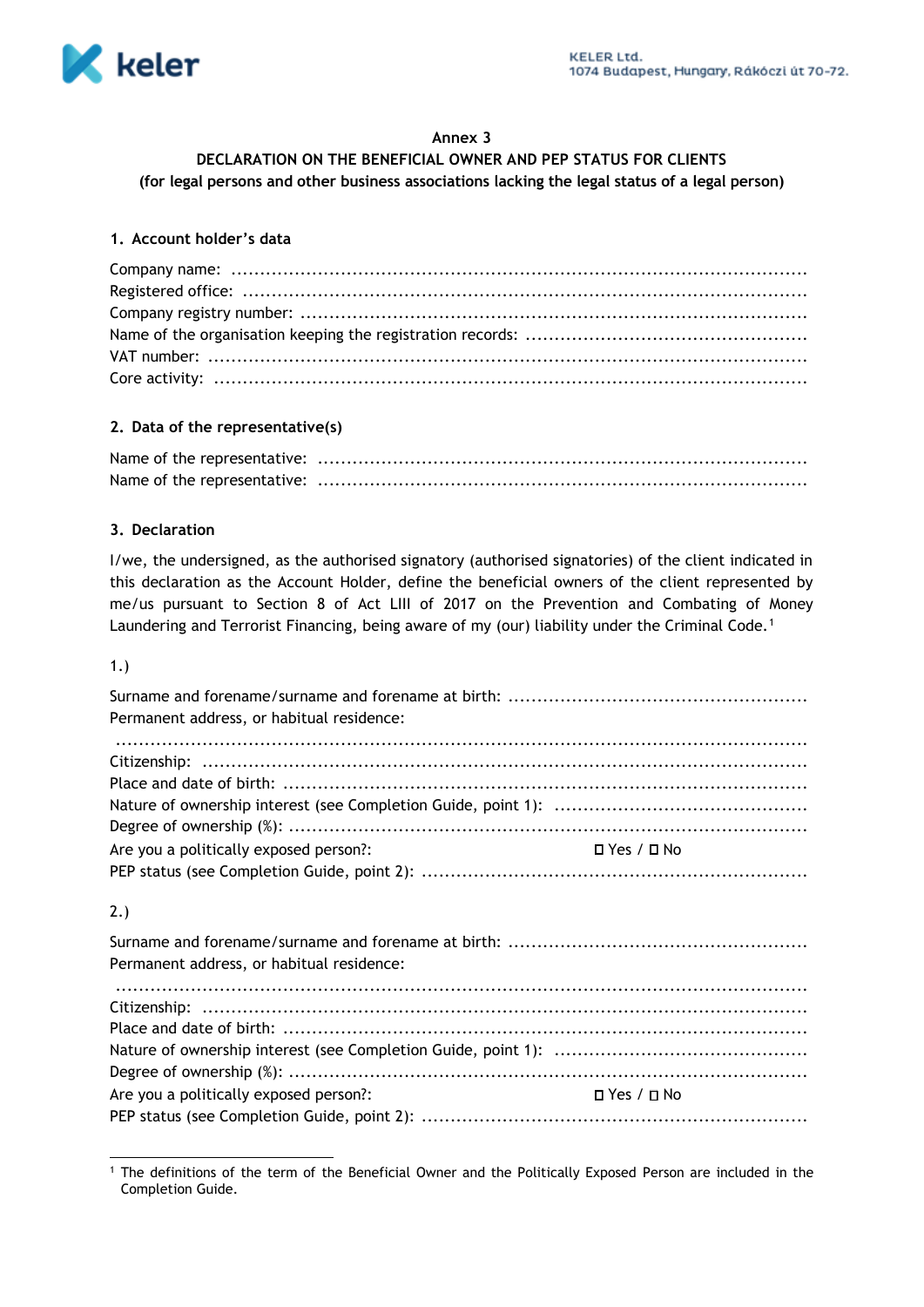

## 3.)

| Permanent address, or habitual residence:                        |  |
|------------------------------------------------------------------|--|
|                                                                  |  |
|                                                                  |  |
|                                                                  |  |
|                                                                  |  |
|                                                                  |  |
| Are you a politically exposed person?:<br>$\Box$ Yes / $\Box$ No |  |
|                                                                  |  |

## 4.)

| Permanent address, or habitual residence: |              |  |
|-------------------------------------------|--------------|--|
|                                           |              |  |
|                                           |              |  |
|                                           |              |  |
|                                           |              |  |
|                                           |              |  |
| Are you a politically exposed person?:    | ⊔ Yes / □ No |  |
|                                           |              |  |

## **4. Official signature**

Being aware of my/our liability under the criminal law, I/we hereby declare that my/our declaration is true and accurate. I/we am/are aware that I am/we are obliged to report any change in the above data to KELER Ltd. within five business days and I/we will be deemed to be liable for any damage arising from the failure to fulfil this reporting obligation.

Place, date: ........................................., .................

............................................. *Client's (official) signature*

## **To be completed by KELER Ltd.!**

*The declaration on the beneficial owner was made upon the personal presence of the person making the declaration.*

> *.................................................................... Administrator's legible name and signature*

*I checked the declaration on the beneficial owner in terms of its content and form. Remarks:*

*Date: ..............................*

*.................................................................... Administrator's legible name and signature*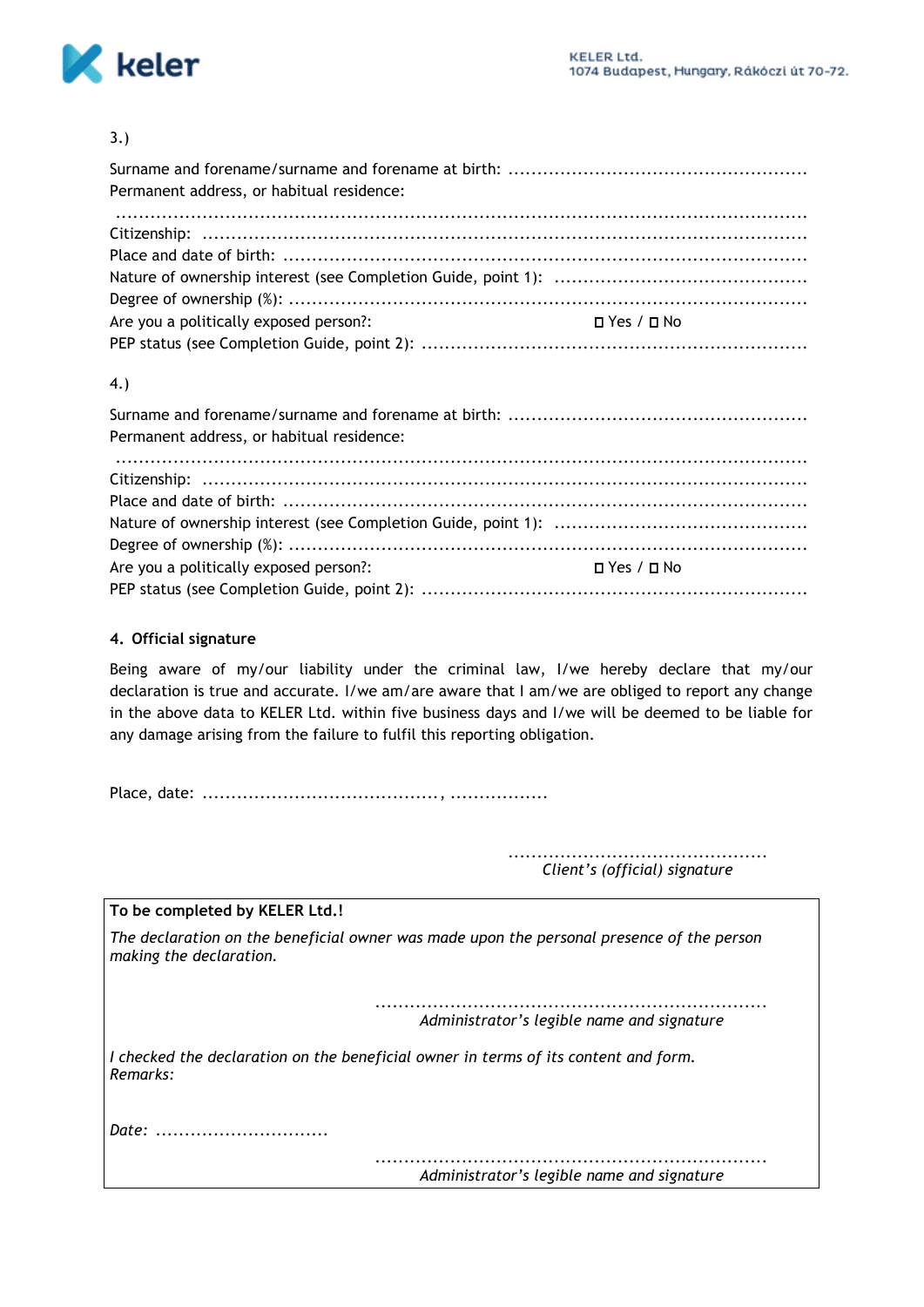

## **SUPPLEMENTARY DECLARATION ON THE BENEFICIAL OWNER AND PEP STATUS (for Clients with at least five beneficial owners)**

# **1. Account holder's data**

### **2. Data of the representative(s)**

## **3. Declaration**

I/we, the undersigned, as the authorised signatory (authorised signatories) of the client indicated in this declaration as the Account Holder, indicate, supplementing my/our declaration on the beneficial owner made before KELER, the following persons as the beneficial owners of the client represented by me/us in addition to those included in the main declaration.

### 5.)

| Permanent address, or habitual residence: |                        |
|-------------------------------------------|------------------------|
|                                           |                        |
|                                           |                        |
|                                           |                        |
|                                           |                        |
| Are you a politically exposed person?:    | $\Box$ Yes / $\Box$ No |
|                                           |                        |
|                                           |                        |

### 6.)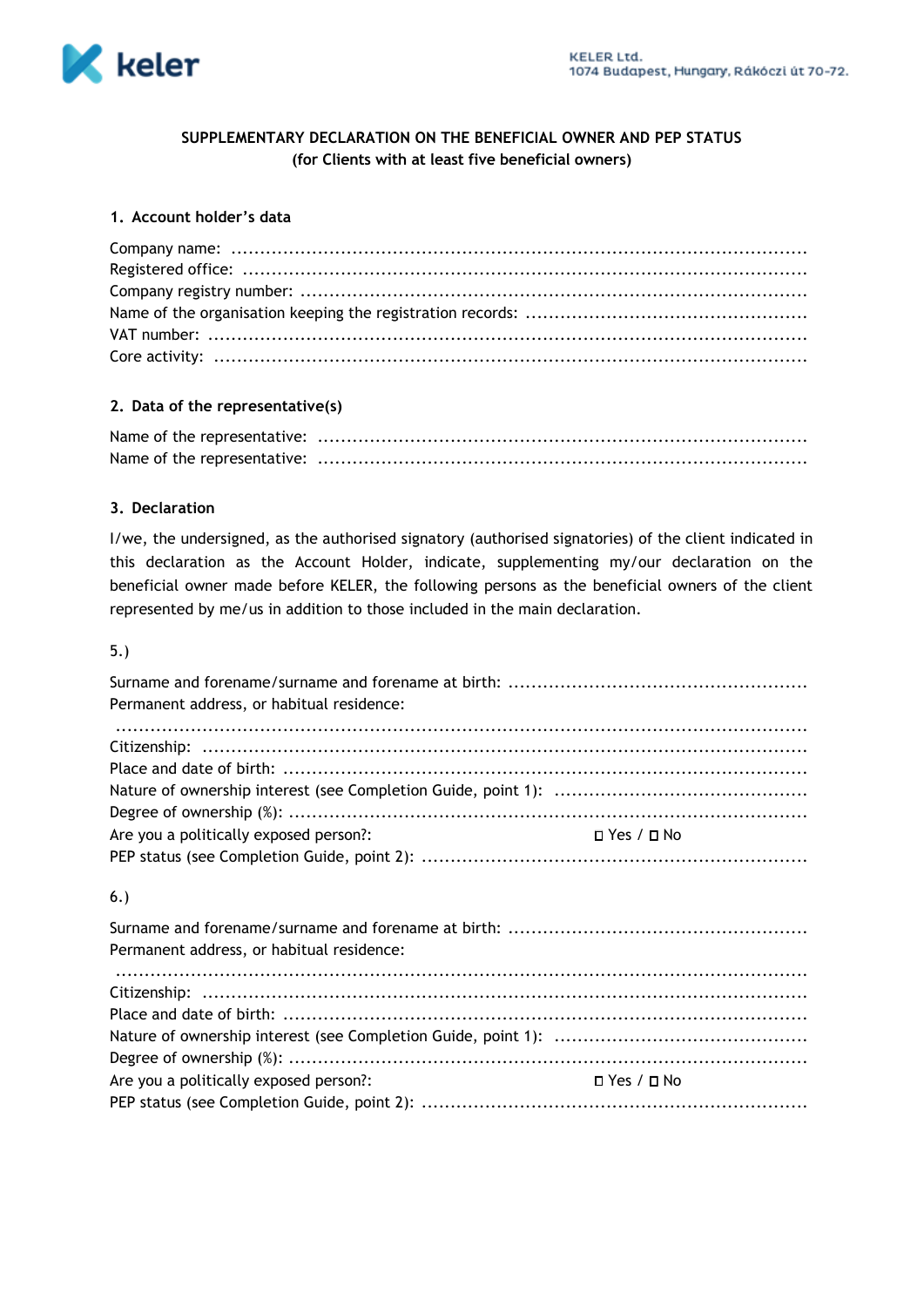

## $7.)$

| Permanent address, or habitual residence: |                        |
|-------------------------------------------|------------------------|
|                                           |                        |
|                                           |                        |
|                                           |                        |
|                                           |                        |
| Are you a politically exposed person?:    | D Yes / D No           |
|                                           |                        |
| 8.                                        |                        |
| Permanent address, or habitual residence: |                        |
|                                           |                        |
|                                           |                        |
|                                           |                        |
|                                           |                        |
| Are you a politically exposed person?:    | $\Box$ Yes / $\Box$ No |
|                                           |                        |
| 9.                                        |                        |
|                                           |                        |
| Permanent address, or habitual residence: |                        |
|                                           |                        |
|                                           |                        |
|                                           |                        |
|                                           |                        |
| Are you a politically exposed person?:    | $\Box$ Yes / $\Box$ No |

## $10.$

| Permanent address, or habitual residence:                                    |  |
|------------------------------------------------------------------------------|--|
|                                                                              |  |
|                                                                              |  |
|                                                                              |  |
|                                                                              |  |
| Are you a politically exposed person?:<br><b>Example 2</b> Yes / <b>C</b> No |  |
|                                                                              |  |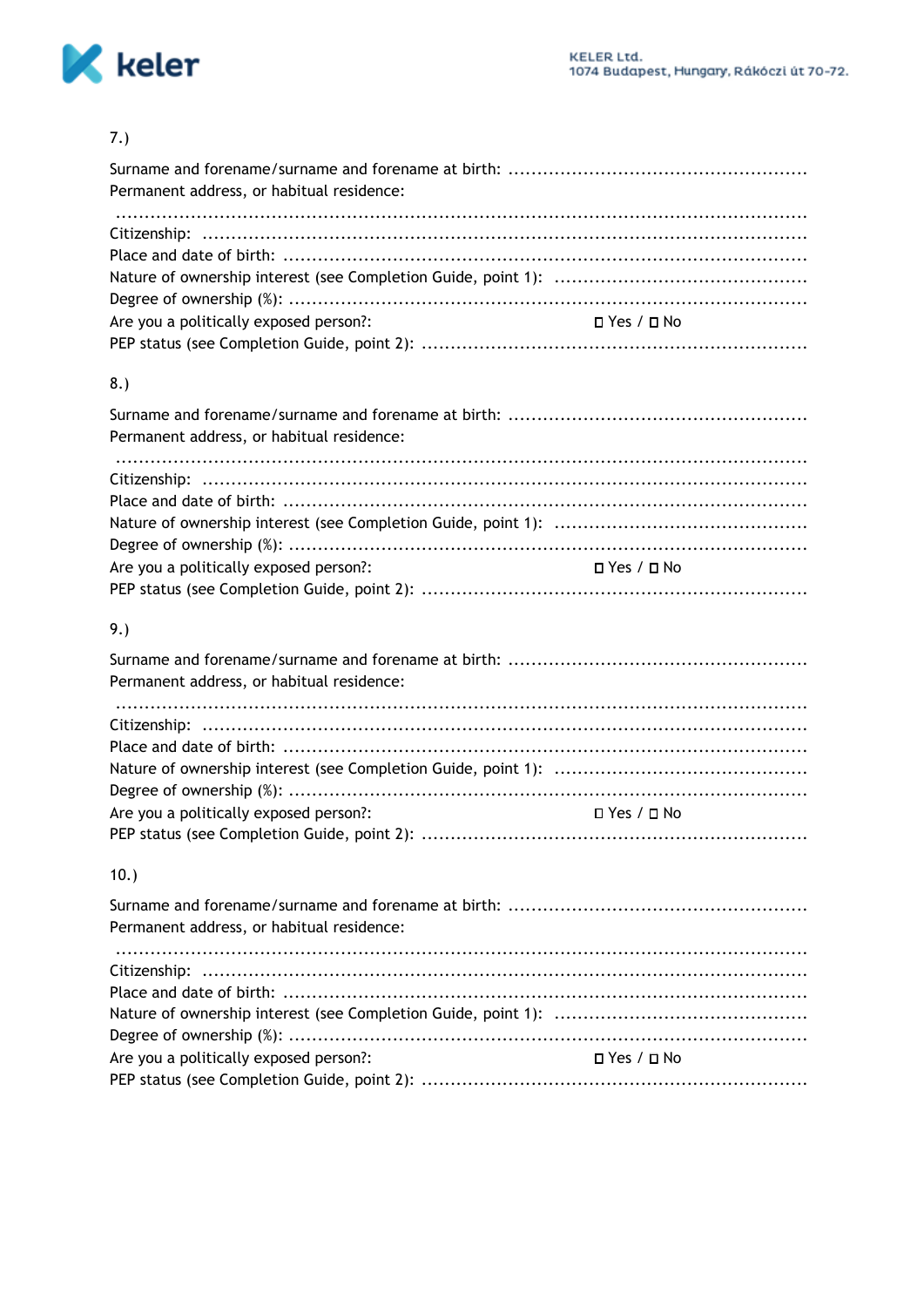

## 11.)

| Permanent address, or habitual residence:                        |  |
|------------------------------------------------------------------|--|
|                                                                  |  |
|                                                                  |  |
|                                                                  |  |
|                                                                  |  |
|                                                                  |  |
| Are you a politically exposed person?:<br>$\Box$ Yes / $\Box$ No |  |
|                                                                  |  |

## 12.)

| Permanent address, or habitual residence: |              |
|-------------------------------------------|--------------|
|                                           |              |
|                                           |              |
|                                           |              |
|                                           |              |
|                                           |              |
| Are you a politically exposed person?:    | ⊔ Yes / □ No |
|                                           |              |

## **4. Official signature**

Being aware of my/our liability under the criminal law, I/we hereby declare that my/our declaration is true and accurate. I/we am/are aware that I am/we are obliged to report any change in the above data to KELER Ltd. within five business days and I/we will be deemed to be liable for any damage arising from the failure to fulfil this reporting obligation.

Place, date: ........................................., .................

............................................. *Client's (official) signature*

**To be completed by KELER Ltd.!**

*The declaration on the beneficial owner was made upon the personal presence of the person making the declaration.*

> *.................................................................... Administrator's legible name and signature*

*I checked the declaration on the beneficial owner in terms of its content and form. Remarks:*

*Date: ..............................*

*.................................................................... Administrator's legible name and signature*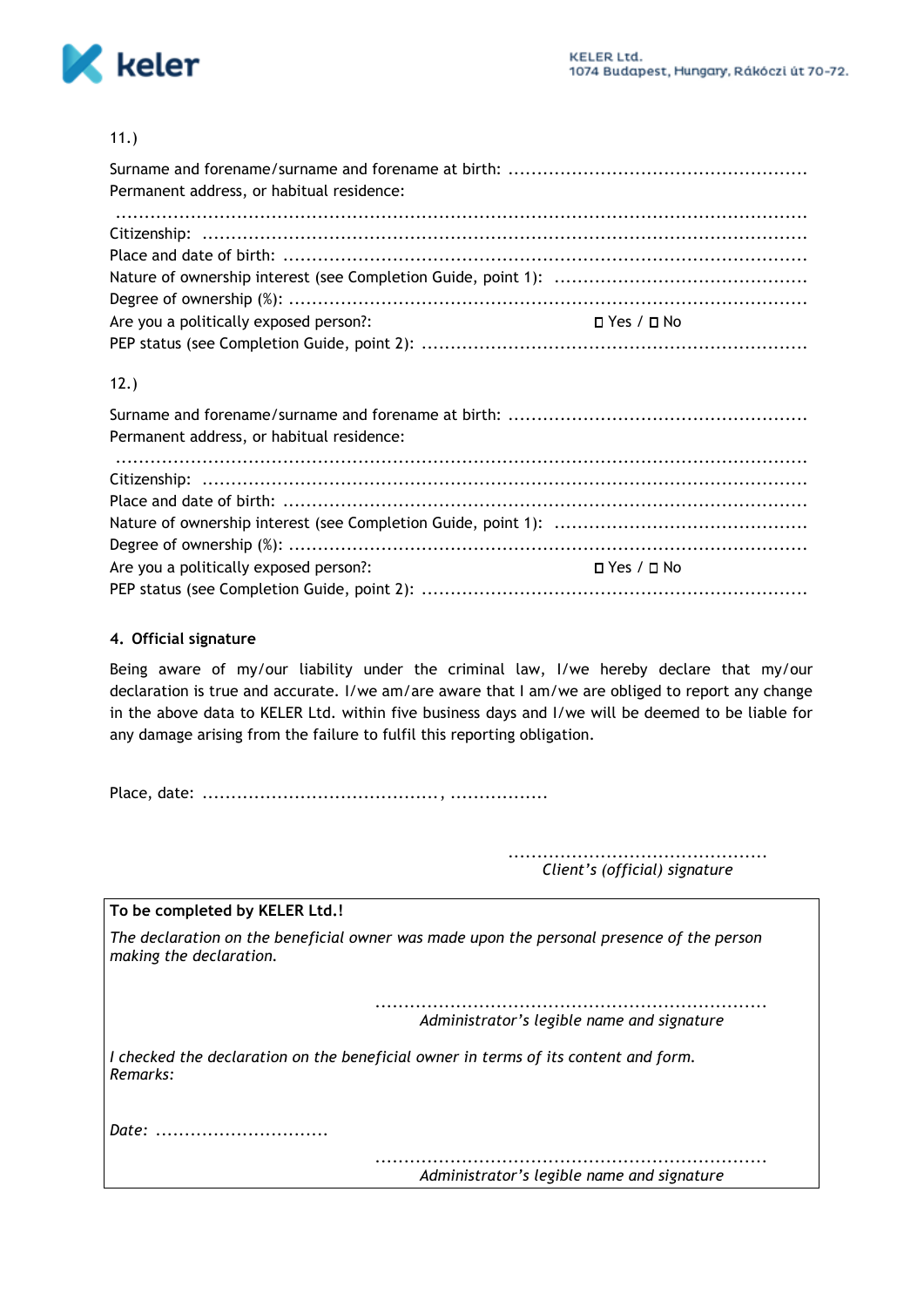

#### **Completion Guide (for the declaration on the beneficial owner and pep status)**

#### **1. Beneficial owner**

Pursuant to Act LIII of 2017 on the Prevention and Combating of Money Laundering and Terrorist Financing, we request you to define the beneficial owners and the nature of their ownership interest in your declaration, applying the following definitions. Please indicate every natural person meeting the content of the table below in your declaration as beneficial owner.

If the number of owners is higher than four, a supplementary declaration on beneficial owners is required.

**Please note that if the beneficial owners may not be clearly defined on the basis of the certificate of incorporation, other corporate documents and authentic records available in relation to the client and the companies having an ownership interest in the client, then KELER may instruct its Client to present further documents in order to certify the contents of the declaration.**

|     | <b>Beneficial owner</b>                                                                                                                                                                                                                                                                                                                                                                                                                                                                                                                                                                                                                                               |
|-----|-----------------------------------------------------------------------------------------------------------------------------------------------------------------------------------------------------------------------------------------------------------------------------------------------------------------------------------------------------------------------------------------------------------------------------------------------------------------------------------------------------------------------------------------------------------------------------------------------------------------------------------------------------------------------|
| a)  | any natural person who owns or controls at least twenty-five per cent of the shares or voting rights in a legal<br>person or an unincorporated organization directly or - by way of the means defined in Section 8:2 (4) of the Act<br>on the Civil Code (hereinafter referred to as "Civil Code) - indirectly, or who is able to exercise effective control<br>over the legal person or unincorporated organization via other means, if that legal person or unincorporated<br>organization is not listed on a regulated market and is subject to disclosure requirements consistent with<br>Community legislation or subject to equivalent international standards, |
| b)  | any natural person who has dominant influence in a legal person or unincorporated business association as defined<br>in Section 8:2(2) of the Civil Code,                                                                                                                                                                                                                                                                                                                                                                                                                                                                                                             |
| C)  | any natural person on whose behalf a transaction is being conducted, or who is able to exercise effective control<br>over the activity of a customer via other means in the case of natural persons,                                                                                                                                                                                                                                                                                                                                                                                                                                                                  |
| d)  | in the case of foundations the natural person who                                                                                                                                                                                                                                                                                                                                                                                                                                                                                                                                                                                                                     |
| da) | is the beneficiary of at least twenty five per cent of the assets of the foundation provided that the future<br>beneficiaries have already been defined,                                                                                                                                                                                                                                                                                                                                                                                                                                                                                                              |
| db) | in whose interest the foundation has been created or is operated if the beneficiaries have not yet been defined, or                                                                                                                                                                                                                                                                                                                                                                                                                                                                                                                                                   |
| dc) | who is a member of the managing body of the foundation, or has dominant influence over at least twenty five per<br>cent of the assets of the foundation, or proceeds on behalf of the foundation.                                                                                                                                                                                                                                                                                                                                                                                                                                                                     |
| dd) | in the absence of the natural person referred to in Subparagraphs da)-dc), the person proceeding on behalf of the<br>foundation,                                                                                                                                                                                                                                                                                                                                                                                                                                                                                                                                      |
| e)  | in the case of fiduciary asset management contracts:                                                                                                                                                                                                                                                                                                                                                                                                                                                                                                                                                                                                                  |
| ea) | the principal, and the beneficial owner referred to in Paragraph a) or b) thereof,                                                                                                                                                                                                                                                                                                                                                                                                                                                                                                                                                                                    |
| eb) | the fiduciary, and the beneficial owner referred to in Paragraph a) or b) thereof,                                                                                                                                                                                                                                                                                                                                                                                                                                                                                                                                                                                    |
| ec) | the beneficiaries or class of beneficiaries, and the beneficial owner referred to in Paragraph a) or b) thereof,<br>furthermore                                                                                                                                                                                                                                                                                                                                                                                                                                                                                                                                       |
| ed) | the natural person exercising effective control over the trust fund via other means                                                                                                                                                                                                                                                                                                                                                                                                                                                                                                                                                                                   |
| ee) | where appropriate, the person(s) controlling the asset management; in the case of non-natural person controlling<br>the asset management, the beneficial owner thereof as referred to in Paragraph a) or b), and                                                                                                                                                                                                                                                                                                                                                                                                                                                      |
| f)  | in the absence of the natural person referred to in Paragraphs a) and b), the executive officer of the legal<br>person or unincorporated business association,                                                                                                                                                                                                                                                                                                                                                                                                                                                                                                        |

#### **2. Politically Exposed Person**

If the beneficial owners or any of them is/are a politically exposed person(s) or a close relative(s) or close associate(s) of a politically exposed person, use the definitions of the table below to define the nature of the politically exposed person status that applies to the beneficial owner. Pursuant to the law, a politically exposed person is a person who performs any of the prominent public functions defined below or issued a declaration in that regard within the previous one year.